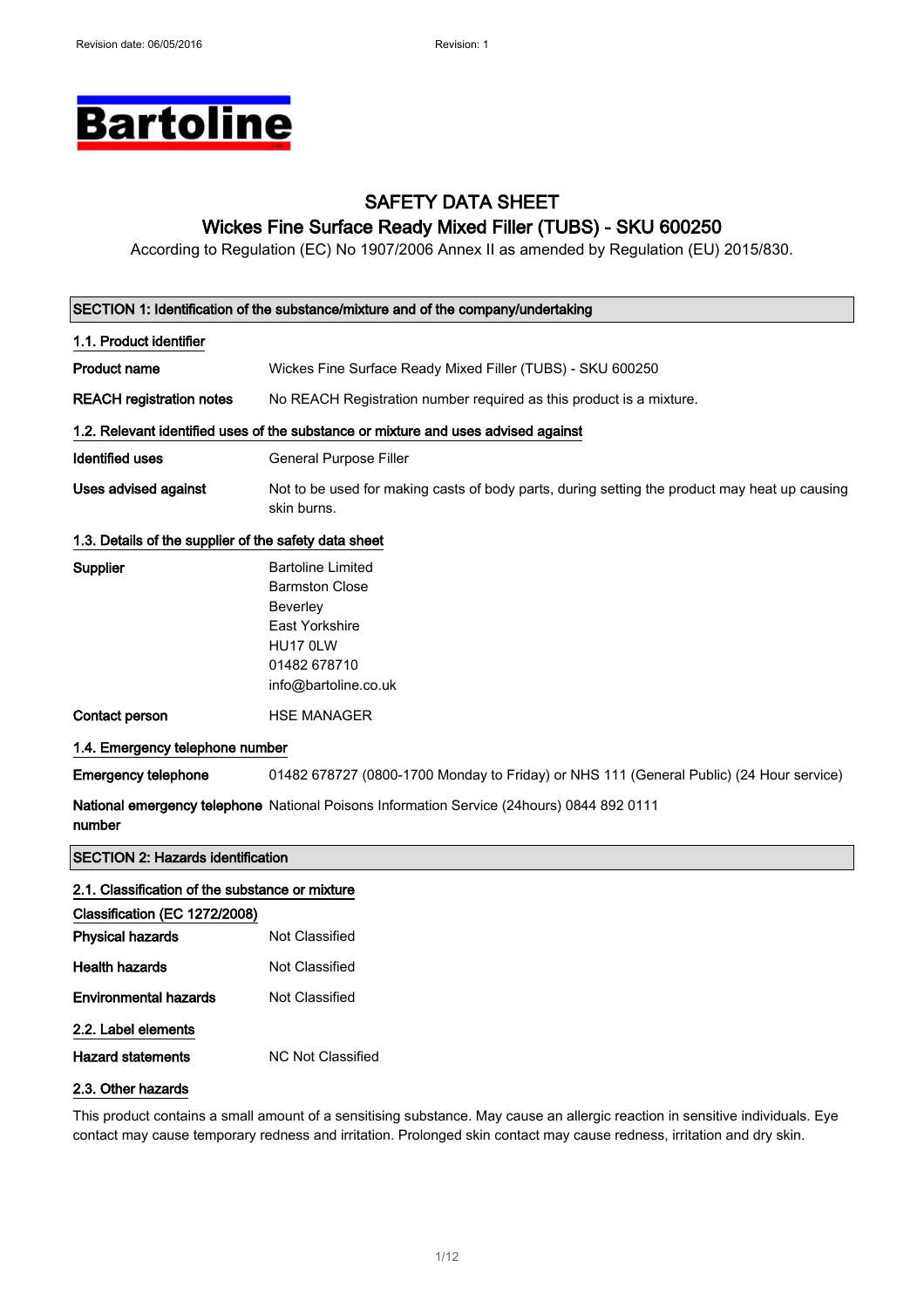| <b>SECTION 3: Composition/information on ingredients</b>                           |                                                                                                                                                                                                                                                                |  |
|------------------------------------------------------------------------------------|----------------------------------------------------------------------------------------------------------------------------------------------------------------------------------------------------------------------------------------------------------------|--|
| 3.2. Mixtures                                                                      |                                                                                                                                                                                                                                                                |  |
| 60-100%<br>Dolomite (Substance with a workplace exposure limit)                    |                                                                                                                                                                                                                                                                |  |
| CAS number: 16389-88-1                                                             | EC number: 240-440-2                                                                                                                                                                                                                                           |  |
| Classification<br>Not Classified                                                   |                                                                                                                                                                                                                                                                |  |
| The Full Text for all R-Phrases and Hazard Statements are Displayed in Section 16. |                                                                                                                                                                                                                                                                |  |
| <b>Composition comments</b>                                                        | A specially formulated filler containing natural minerals, rheology modifiers and organic<br>polymers. This product does not contain any substances classified as Substances of Very<br>High Concern (SVHCs).                                                  |  |
| <b>SECTION 4: First aid measures</b>                                               |                                                                                                                                                                                                                                                                |  |
| 4.1. Description of first aid measures                                             |                                                                                                                                                                                                                                                                |  |
| <b>General information</b>                                                         | IN CASE OF SERIOUS OR PERSISTENT CONDITIONS, CALL A DOCTOR OR THE NHS<br>111 SERVICE. This is a non hazardous mixture and as such any ill health effects are unlikely<br>to have been caused by contact with this product.                                     |  |
| Inhalation                                                                         | Unlikely route of exposure. Move affected person to fresh air and keep warm and at rest in a<br>position comfortable for breathing. When breathing is difficult, properly trained personnel may<br>assist affected person by administering oxygen.             |  |
| Ingestion                                                                          | Rinse out mouth and then drink plenty of water if person is conscious. NEVER MAKE AN<br>UNCONSCIOUS PERSON VOMIT OR DRINK FLUIDS. Get medical attention if a large<br>quantity has been ingested.                                                              |  |
| <b>Skin contact</b>                                                                | It is unlikely that any adverse symptoms occur. Wash with warm soapy water. Remove<br>contaminated clothing. Seek medical advice if irritation develops and persists.                                                                                          |  |
| Eye contact                                                                        | Promptly wash eyes with plenty of water while lifting the eye lids. Remove any contact lenses<br>and open eyes wide apart. Rinse opened eye for several minutes under running water. Get<br>medical attention if symptoms are severe or persist after washing. |  |
| <b>Protection of first aiders</b>                                                  | This is a non hazardous product and therefore no protection should be required, however<br>consideration should be given to other contaminants in the workplace.                                                                                               |  |
|                                                                                    | 4.2. Most important symptoms and effects, both acute and delayed                                                                                                                                                                                               |  |
| <b>General information</b>                                                         | The product is considered to be a low hazard under normal conditions of use. The severity of<br>the symptoms described will vary dependent on the concentration and the length of exposure.                                                                    |  |
| Inhalation                                                                         | General respiratory distress, unproductive cough.                                                                                                                                                                                                              |  |
| Ingestion                                                                          | Gastrointestinal symptoms, including upset stomach.                                                                                                                                                                                                            |  |
| Skin contact                                                                       | The product contains a small amount of sensitising substance. Prolonged skin contact may<br>cause temporary irritation. May cause sensitisation or allergic reactions in sensitive<br>individuals.                                                             |  |
| Eye contact                                                                        | May cause temporary skin or eye irritation. Dust particles produced during sanding may cause<br>irritation and smarting.                                                                                                                                       |  |
|                                                                                    | 4.3. Indication of any immediate medical attention and special treatment needed                                                                                                                                                                                |  |
| Notes for the doctor                                                               | Treat symptomatically.                                                                                                                                                                                                                                         |  |
| <b>Specific treatments</b>                                                         | No specific chemical antidote is known to be required after exposure to this product.                                                                                                                                                                          |  |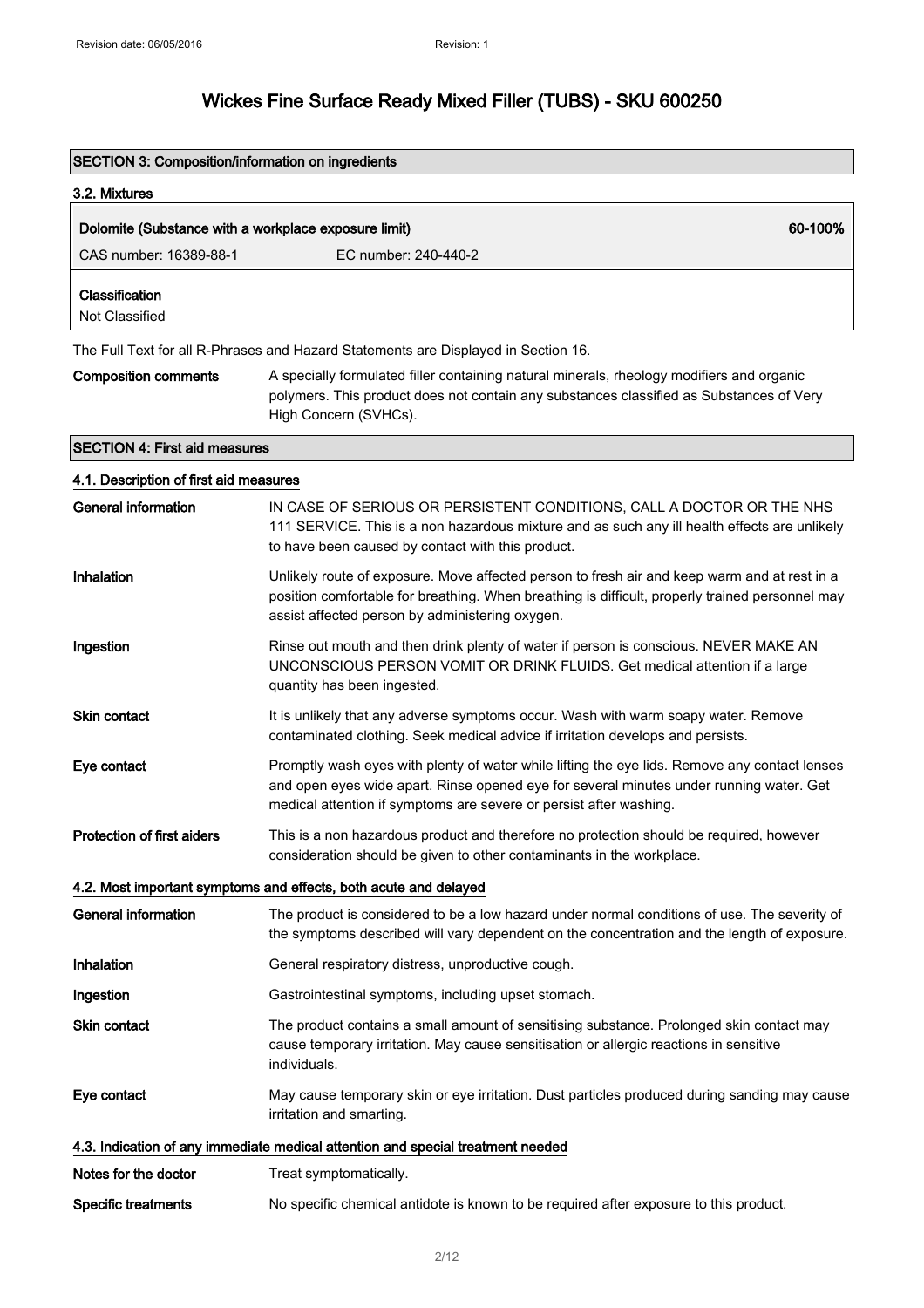### SECTION 5: Firefighting measures 5.1. Extinguishing media Suitable extinguishing media The product is non-combustible. Use fire-extinguishing media suitable for the surrounding fire. Unsuitable extinguishing media None known. 5.2. Special hazards arising from the substance or mixture Specific hazards Fire water contaminated with this material must be contained and prevented from being discharged to any waterway, sewer or drain. Hazardous combustion products Incomplete combustion and thermolysis may produce gases of varying toxicity such as carbon monoxide, carbon dioxide, oxides of nitrogen, various hydrocarbons, aldehydes and soot. These may be highly dangerous if inhaled in confined spaces or at high concentrations. 5.3. Advice for firefighters Protective actions during firefighting Avoid breathing fire vapours. Cool containers exposed to flames with water until well after the fire is out. Keep run-off water out of sewers and water sources. Dike for water control. Containers close to fire should be removed or cooled with water. Special protective equipment for firefighters In case of a large fire or in confined or poorly ventilated spaces, wear full fire resistant protective clothing and self-contained breathing apparatus (SCBA) with a full face-piece operated in positive pressure mode. SECTION 6: Accidental release measures 6.1. Personal precautions, protective equipment and emergency procedures Personal precautions No action shall be taken without appropriate training or involving any personal risk. For non-emergency personnel Do not touch spilled material or walk into the spillage area. For emergency responders Wear protective clothing as described in Section 8 of this safety data sheet. See section 11 for additional information on health hazards. For waste disposal, see section 13. 6.2. Environmental precautions Environmental precautions As this product is only supplied in small quantities there is a low risk of any environmental damage. 6.3. Methods and material for containment and cleaning up Methods for cleaning up This product is a viscous paste and will not travel if accidently released. Scrape up uncured product and place into a container for disposal. Alternatively, allow to set hard and scrape up.

#### 6.4. Reference to other sections

Reference to other sections For waste disposal, see section 13. See section 11 for additional information on health hazards. Wear protective clothing as described in Section 8 of this safety data sheet.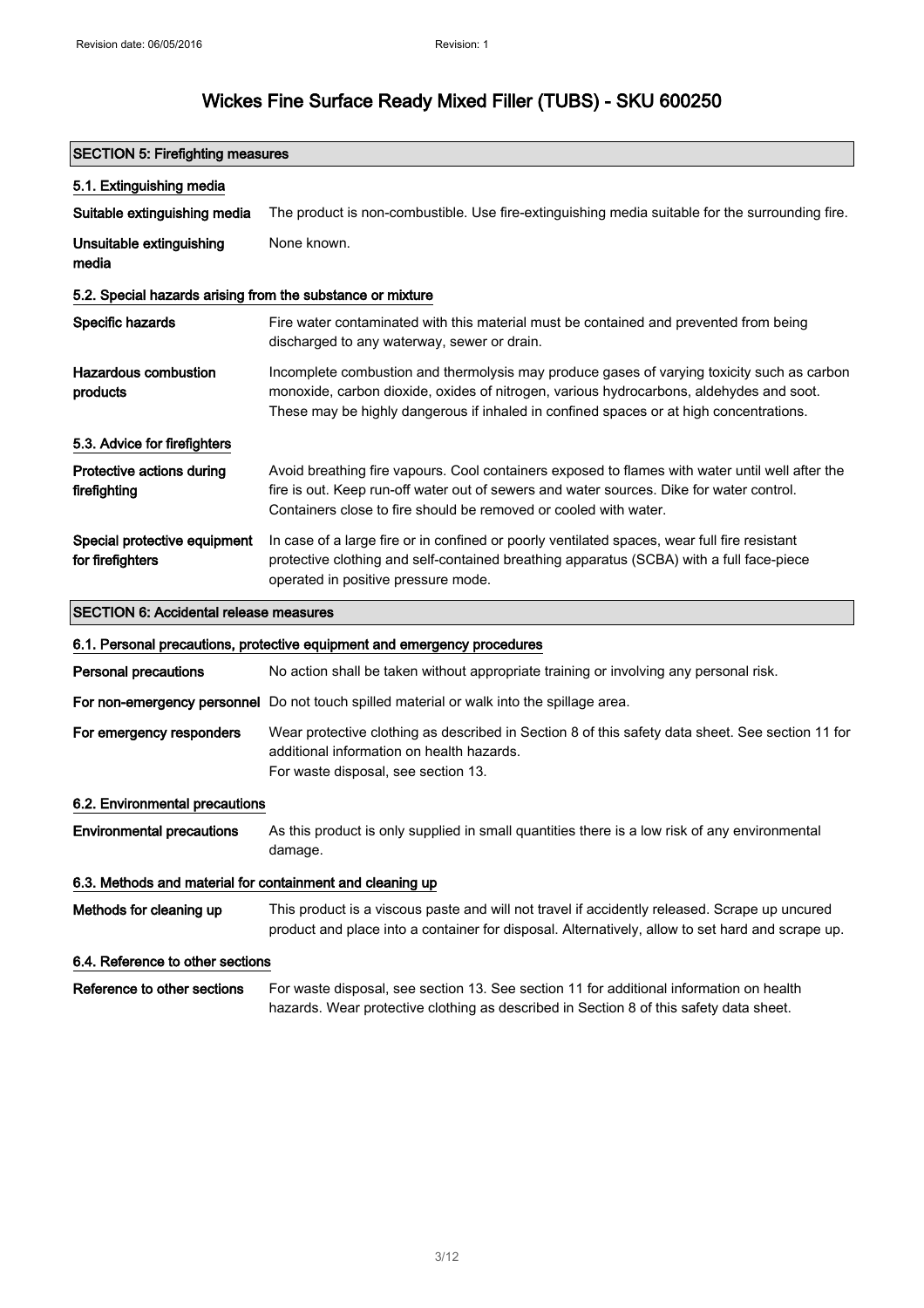| <b>SECTION 7: Handling and storage</b>    |                                                                                                                                                                                                                                                                                                                                                                                                                                                                                       |  |  |
|-------------------------------------------|---------------------------------------------------------------------------------------------------------------------------------------------------------------------------------------------------------------------------------------------------------------------------------------------------------------------------------------------------------------------------------------------------------------------------------------------------------------------------------------|--|--|
|                                           | 7.1. Precautions for safe handling                                                                                                                                                                                                                                                                                                                                                                                                                                                    |  |  |
| <b>Usage precautions</b>                  | Avoid eating, drinking and smoking when using the product. Avoid contact with skin and eyes.<br>Read label before use. Persons suffering from asthma, eczema or skin problems should avoid<br>contact, including dermal contact, with this product. Avoid inhalation of dust. If sanding is<br>required the use of a disposable dust mask is recommended.                                                                                                                             |  |  |
| Advice on general<br>occupational hygiene | Persons susceptible to allergic reactions should not handle this product. When using do not<br>eat, drink or smoke. Remove contaminated clothing and protective equipment before entering<br>eating areas. Wash at the end of each work shift and before eating, smoking and using the<br>toilet. Use appropriate hand lotion to prevent defatting and cracking of skin.                                                                                                              |  |  |
|                                           | 7.2. Conditions for safe storage, including any incompatibilities                                                                                                                                                                                                                                                                                                                                                                                                                     |  |  |
| Storage precautions                       | No special restrictions on storage with other products. Store at temperatures between 5°C<br>and 25°C. Keep only in the original container.                                                                                                                                                                                                                                                                                                                                           |  |  |
| Storage class                             | Unspecified storage.                                                                                                                                                                                                                                                                                                                                                                                                                                                                  |  |  |
| 7.3. Specific end use(s)                  |                                                                                                                                                                                                                                                                                                                                                                                                                                                                                       |  |  |
| Specific end use(s)                       | The identified uses for this product are detailed in Section 1.2.                                                                                                                                                                                                                                                                                                                                                                                                                     |  |  |
| Usage description                         | Always follow on pack instructions when using this product. People with sensitive skin should<br>wear rubber protective gloves. When sanding cured product avoid prolonged inhalation of<br>dust, if it is expected that sanding will be required for long period the use of a dust mask is<br>recommended. Ensure adequate ventilation of work area and prevent build up of dust. If this<br>is not possible then suitable extraction should be employed near to the emission point. |  |  |

### SECTION 8: Exposure Controls/personal protection

#### 8.1. Control parameters

#### Occupational exposure limits

There are no occupational exposure limits listed in EH40 for the product as a whole. See information below for ingredients with an workplace exposure limit..

### Dolomite (Substance with a workplace exposure limit)

Long-term exposure limit (8-hour TWA): WEL 10 mg/m<sup>3</sup> inhalable dust Short-term exposure limit (15-minute): WEL 4 mg/m<sup>3</sup> respirable dust WEL = Workplace Exposure Limit

| Ingredient comments    | There is no data for the product as a whole, see comments on individual constituents. |
|------------------------|---------------------------------------------------------------------------------------|
|                        | Dolomite (Substance with a workplace exposure limit) (CAS: 16389-88-1)                |
| <b>DNEL</b>            | The available hazard data does not support the need for any DNEL's                    |
| <b>PNEC</b>            | No data available from supplier MSDS or REACH Registration portal.                    |
| 8.2. Exposure controls |                                                                                       |
| Protective equipment   |                                                                                       |
|                        |                                                                                       |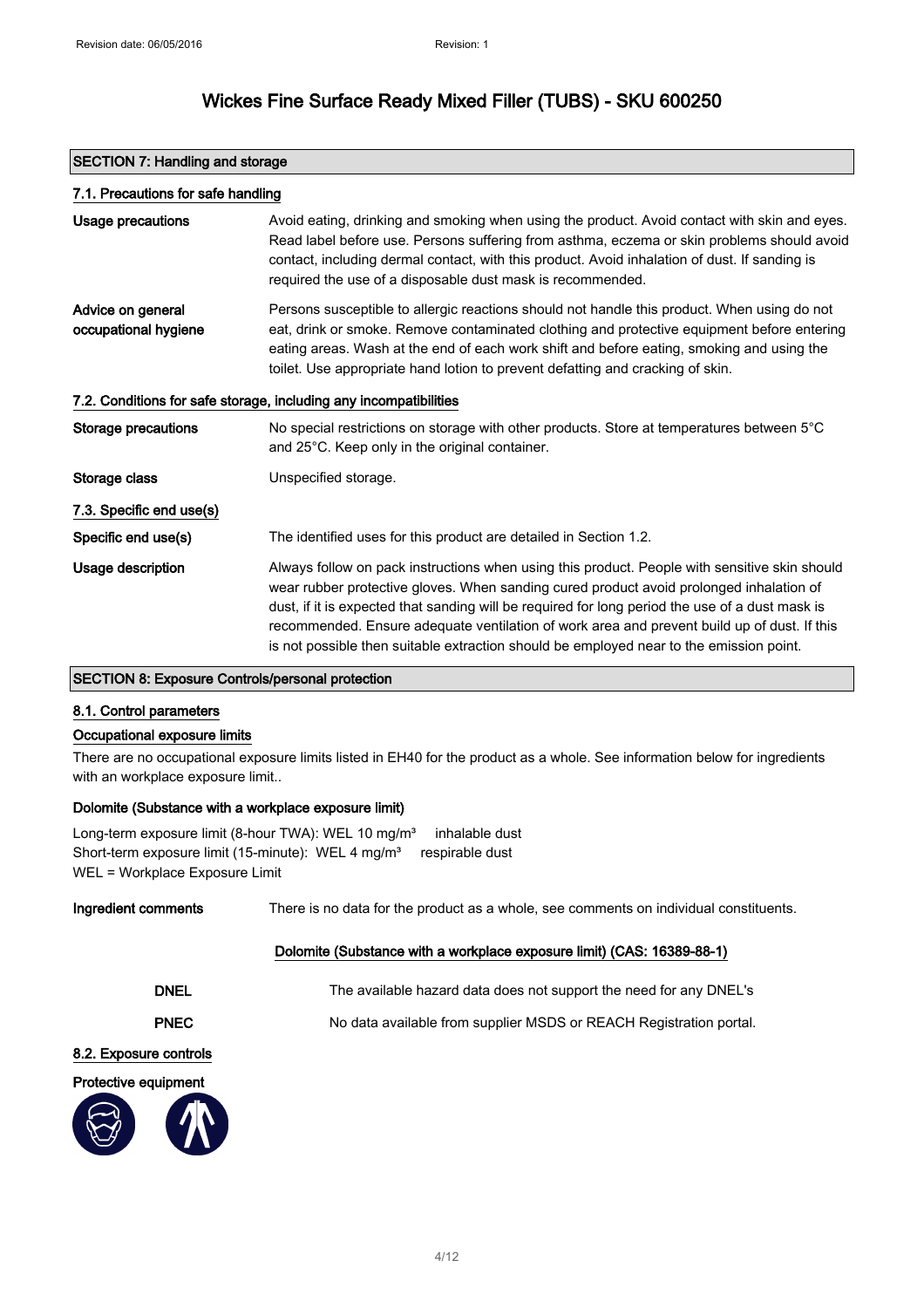| Appropriate engineering<br>controls       | This product is supplied in ready to use tubs and when used correctly poses very little risk to<br>man. Protective engineering solutions should be implemented, and in use, before Personal<br>Protective Equipment (PPE) is considered. This product must not be handled in a confined<br>space without adequate ventilation. Use mechanical ventilation if there is a risk of handling<br>causing formation of airborne dust. Ensure that the direction of airflow is clearly away from the<br>worker. Observe any occupational exposure limits for the product or ingredients. Good<br>general ventilation should be adequate to control worker exposure to airborne contaminants. |
|-------------------------------------------|---------------------------------------------------------------------------------------------------------------------------------------------------------------------------------------------------------------------------------------------------------------------------------------------------------------------------------------------------------------------------------------------------------------------------------------------------------------------------------------------------------------------------------------------------------------------------------------------------------------------------------------------------------------------------------------|
| Eye/face protection                       | Wear EN 166 approved chemical safety goggles where eye exposure is reasonably probable.                                                                                                                                                                                                                                                                                                                                                                                                                                                                                                                                                                                               |
| Hand protection                           | Although the product is not classified as a skin irritant, the wearing of gloves is recommended<br>for people with sensitive skin or for prolonged or repeated use. It is recommended that gloves<br>are made of the following material: Leather. Polyvinyl chloride (PVC).                                                                                                                                                                                                                                                                                                                                                                                                           |
| Other skin and body<br>protection         | Given the identified use of the product additional skin and body protection should not be<br>required.                                                                                                                                                                                                                                                                                                                                                                                                                                                                                                                                                                                |
| Hygiene measures                          | Persons susceptible to allergic reactions should not handle this product. Wash hands at the<br>end of each work shift and before eating, smoking and using the toilet.                                                                                                                                                                                                                                                                                                                                                                                                                                                                                                                |
| <b>Respiratory protection</b>             | Respiratory protection complying with an approved standard should be worn if a risk<br>assessment indicates inhalation of contaminants is possible. Respirator selection must be<br>based on exposure levels, the hazards of the product and the safe working limits of the<br>selected respirator. If sanding is required the use of a dust mask is recommended. Disposable<br>filtering half mask respirators should comply with European Standard EN149 or EN405.<br>Particulate filter, type P1.                                                                                                                                                                                  |
| <b>Thermal hazards</b>                    | Not Applicable                                                                                                                                                                                                                                                                                                                                                                                                                                                                                                                                                                                                                                                                        |
| <b>Environmental exposure</b><br>controls | Emissions from ventilation or work process equipment should be checked to ensure they<br>comply with the requirements of environmental protection legislation. In some cases, fume<br>scrubbers, filters or engineering modifications to the process equipment will be necessary to<br>reduce emissions to acceptable levels.                                                                                                                                                                                                                                                                                                                                                         |

### SECTION 9: Physical and Chemical Properties

| 9.1. Information on basic physical and chemical properties |                           |  |
|------------------------------------------------------------|---------------------------|--|
| Appearance                                                 | Paste.                    |  |
| Colour                                                     | White/off-white.          |  |
| Odour                                                      | Barely perceptible.       |  |
| Odour threshold                                            | No information available. |  |
| pH                                                         | No information available. |  |
| <b>Melting point</b>                                       | Not available.            |  |
| Initial boiling point and range                            | 100 $(^{\circ}C)$         |  |
| Flash point                                                | $>100$ (°C)               |  |
| <b>Evaporation rate</b>                                    | Not available.            |  |
| <b>Evaporation factor</b>                                  | Not available.            |  |
| Flammability (solid, gas)                                  | Not applicable.           |  |
| Upper/lower flammability or<br>explosive limits            | Not applicable.           |  |
| Other flammability                                         | Not applicable.           |  |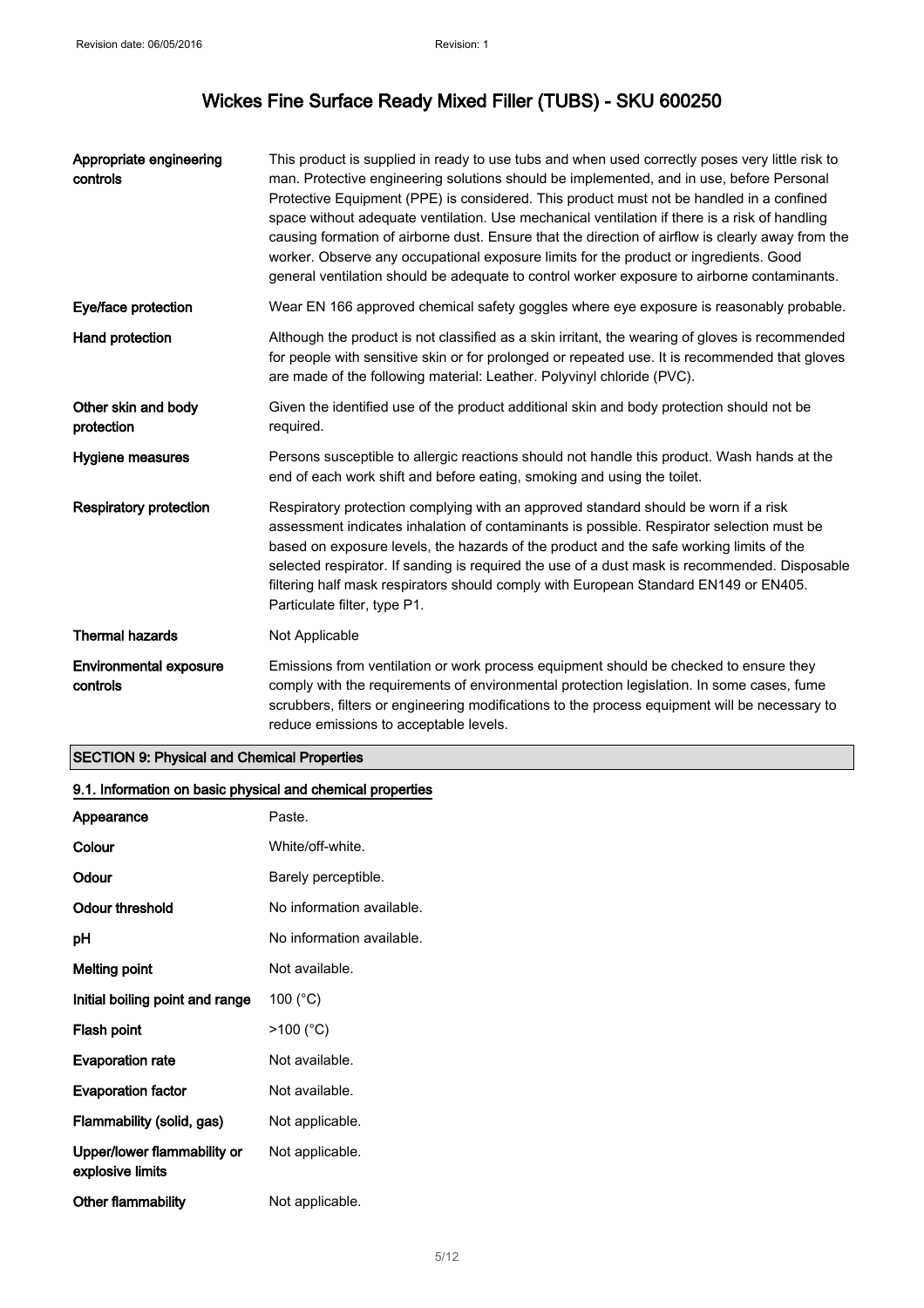| Vapour pressure                             | No information available.                                                                                                                                                                                                         |
|---------------------------------------------|-----------------------------------------------------------------------------------------------------------------------------------------------------------------------------------------------------------------------------------|
| Vapour density                              | No information available.                                                                                                                                                                                                         |
| <b>Relative density</b>                     | 1.68                                                                                                                                                                                                                              |
| <b>Bulk density</b>                         | Not applicable.                                                                                                                                                                                                                   |
| Solubility(ies)                             | Completely soluble in water.                                                                                                                                                                                                      |
| <b>Partition coefficient</b>                | Not available.                                                                                                                                                                                                                    |
| Auto-ignition temperature                   | Not available.                                                                                                                                                                                                                    |
| <b>Decomposition Temperature</b>            | Not available.                                                                                                                                                                                                                    |
| <b>Viscosity</b>                            | 2900 - 3200 (Helipath SF/Sp10)                                                                                                                                                                                                    |
| <b>Explosive properties</b>                 | Not considered explosive based on chemical structure and oxygen balance considerations.                                                                                                                                           |
| <b>Oxidising properties</b>                 | This product is not considered oxidising based on chemical structure considerations.                                                                                                                                              |
| <b>Comments</b>                             | Information given is applicable to the product in its ready-to-use form. Information declared as<br>"Not available" or "Not applicable" is not considered to be relevant to the implementation of<br>the proper control measures. |
| 9.2. Other information                      |                                                                                                                                                                                                                                   |
| <b>Volatility</b>                           | Water based.                                                                                                                                                                                                                      |
| Volatile organic compound                   | There are no VOCs present.                                                                                                                                                                                                        |
|                                             |                                                                                                                                                                                                                                   |
| <b>SECTION 10: Stability and reactivity</b> |                                                                                                                                                                                                                                   |
| 10.1. Reactivity                            |                                                                                                                                                                                                                                   |
| Reactivity                                  | There are no known reactivity hazards associated with this product.                                                                                                                                                               |
| 10.2. Chemical stability                    |                                                                                                                                                                                                                                   |
| <b>Stability</b>                            | Stable at normal ambient temperatures and when used as recommended. No particular<br>stability concerns.                                                                                                                          |
| 10.3. Possibility of hazardous reactions    |                                                                                                                                                                                                                                   |
| Possibility of hazardous<br>reactions       | Under normal conditions of storage and use, no hazardous reactions will occur.                                                                                                                                                    |
| 10.4. Conditions to avoid                   |                                                                                                                                                                                                                                   |
| Conditions to avoid                         | There are no known conditions that are likely to result in a hazardous situation. Avoid<br>freezing.                                                                                                                              |
| 10.5. Incompatible materials                |                                                                                                                                                                                                                                   |
| Materials to avoid                          | No specific material or group of materials is likely to react with the product to produce a<br>hazardous situation.                                                                                                               |
| 10.6. Hazardous decomposition products      |                                                                                                                                                                                                                                   |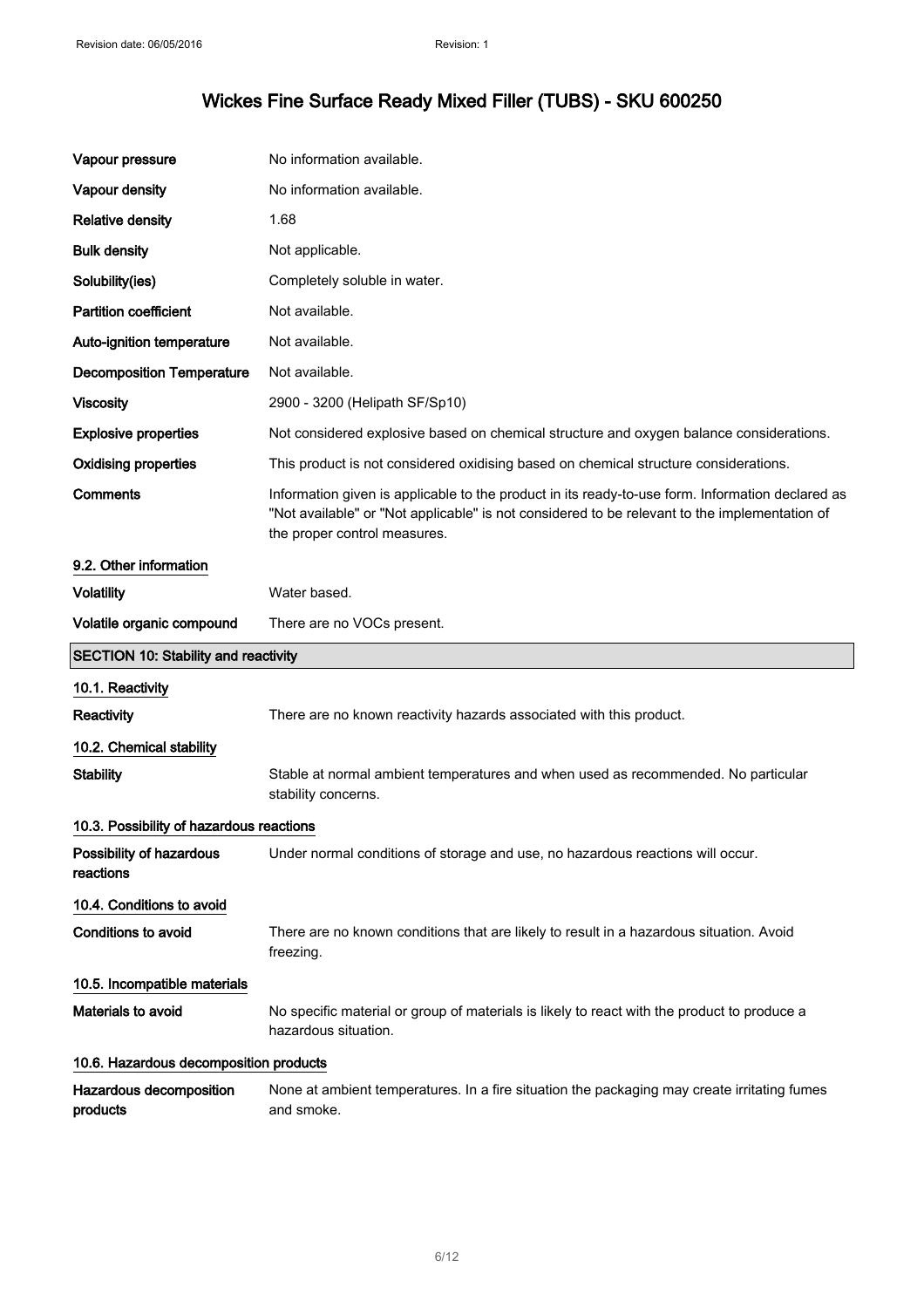### SECTION 11: Toxicological information

| 11.1. Information on toxicological effects                           |                                                                                                                                                                                                                                           |  |  |
|----------------------------------------------------------------------|-------------------------------------------------------------------------------------------------------------------------------------------------------------------------------------------------------------------------------------------|--|--|
| <b>Toxicological effects</b>                                         | The product has been assessed following the conventional method and is classified for<br>toxicological hazards accordingly. This product has low toxicity. Only large volumes may have<br>adverse impact on human health.                 |  |  |
| Skin corrosion/irritation<br>Skin corrosion/irritation               | Not irritating., Prolonged skin contact may cause temporary irritation., (Mixture as a whole)                                                                                                                                             |  |  |
| Serious eye damage/irritation<br>Serious eye damage/irritation       | Based on available data the classification criteria are not met. (Mixture as a whole)                                                                                                                                                     |  |  |
| <b>Respiratory sensitisation</b><br><b>Respiratory sensitisation</b> | Based on available data the classification criteria are not met. (Mixture as a whole)                                                                                                                                                     |  |  |
| <b>Skin sensitisation</b><br><b>Skin sensitisation</b>               | Based on available data the classification criteria are not met. (Mixture as a whole)                                                                                                                                                     |  |  |
| Germ cell mutagenicity<br>Genotoxicity - in vitro                    | Based on available data the classification criteria are not met. (Mixture as a whole)                                                                                                                                                     |  |  |
| Genotoxicity - in vivo                                               | Based on available data the classification criteria are not met. (Mixture as a whole)                                                                                                                                                     |  |  |
| Carcinogenicity<br>Carcinogenicity                                   | Based on available data the classification criteria are not met. (Mixture as a whole)                                                                                                                                                     |  |  |
| Reproductive toxicity<br>Reproductive toxicity - fertility           | Based on available data the classification criteria are not met. (Mixture as a whole)                                                                                                                                                     |  |  |
| Reproductive toxicity -<br>development                               | Based on available data the classification criteria are not met. (Mixture as a whole)                                                                                                                                                     |  |  |
| Specific target organ toxicity - single exposure                     |                                                                                                                                                                                                                                           |  |  |
| STOT - single exposure                                               | Based on available data the classification criteria are not met. (Mixture as a whole)                                                                                                                                                     |  |  |
| Specific target organ toxicity - repeated exposure                   |                                                                                                                                                                                                                                           |  |  |
| STOT - repeated exposure                                             | Based on available data the classification criteria are not met. (Mixture as a whole)                                                                                                                                                     |  |  |
| <b>Aspiration hazard</b><br>Aspiration hazard                        | Not anticipated to present an aspiration hazard, based on chemical structure. (Mixture as a<br>whole)                                                                                                                                     |  |  |
| <b>General information</b>                                           | Only large quantities are likely to have adverse effects on human health. This product has low<br>toxicity.                                                                                                                               |  |  |
| Inhalation                                                           | This product is not classified as hazardous. If sanding is required after the product has cured<br>then there is a dust hazard. Frequent inhalation of dust over a long period of time increases<br>the risk of developing lung diseases. |  |  |
| Ingestion                                                            | Ingestion of large amounts may cause soreness and redness of the mouth and throat.                                                                                                                                                        |  |  |
| Skin contact                                                         | May cause defatting of the skin but is not an irritant.                                                                                                                                                                                   |  |  |
| Eye contact                                                          | This mixture does not meet the EU criteria for classification. Any eye contact may cause a<br>burning feeling and temporary redness.                                                                                                      |  |  |
| Acute and chronic health<br>hazards                                  | Prolonged or repeated exposure may cause the following adverse effects: May cause skin<br>sensitisation or allergic reactions in sensitive individuals.                                                                                   |  |  |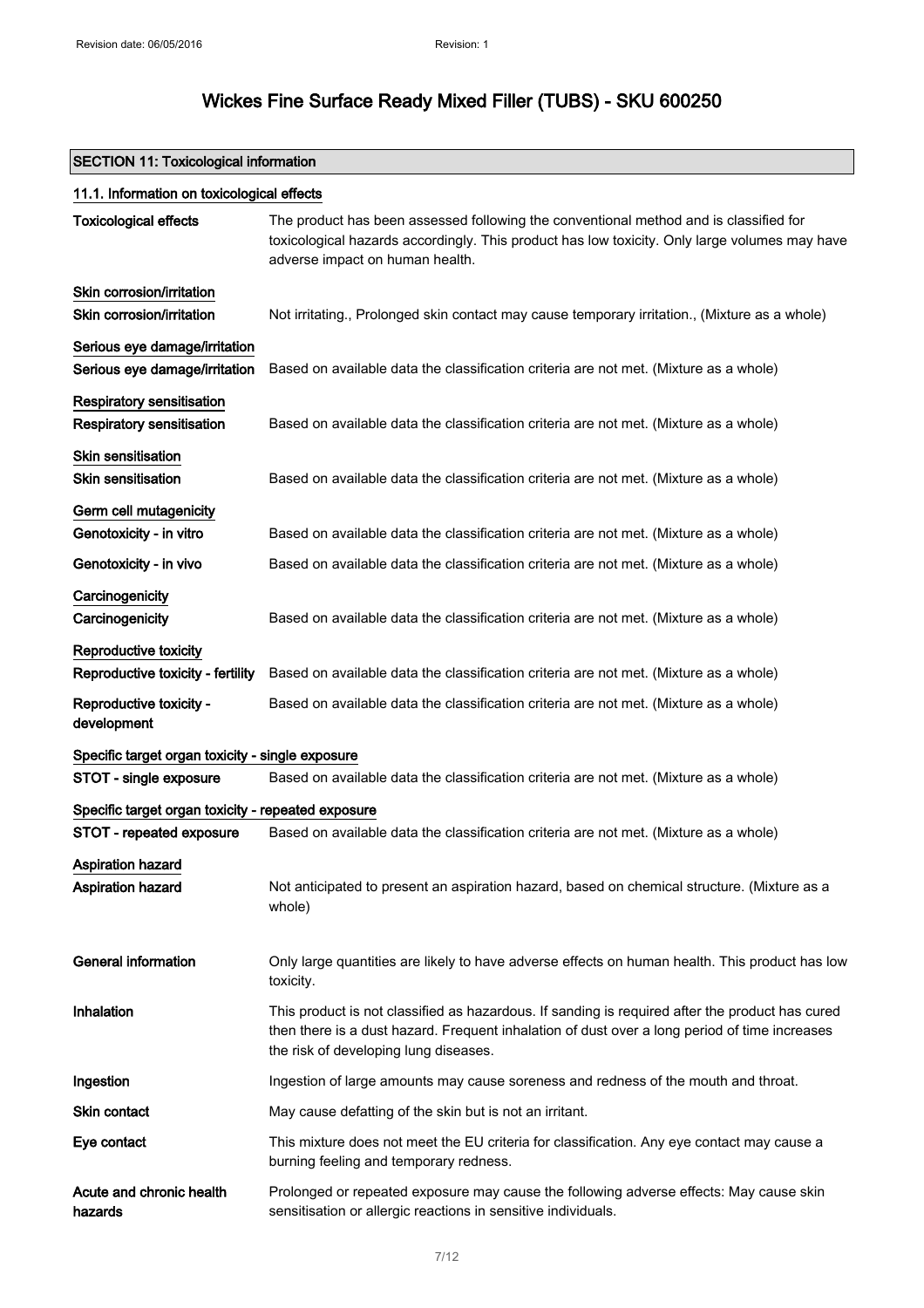| Route of entry                | Skin and/or eye contact                                                                                                                                                                                                                   |
|-------------------------------|-------------------------------------------------------------------------------------------------------------------------------------------------------------------------------------------------------------------------------------------|
| <b>Target organs</b>          | Eyes Skin                                                                                                                                                                                                                                 |
| Medical symptoms              | Allergies.                                                                                                                                                                                                                                |
| <b>Medical considerations</b> | The following pre-existing or historic medical conditions of the worker may lead to an<br>increased risk of adverse health effects following exposure to this product: Allergies. Chronic<br>respiratory and obstructive airway diseases. |

### Toxicological information on ingredients.

|                                                 | Dolomite (Substance with a workplace exposure limit)                                                                                                   |
|-------------------------------------------------|--------------------------------------------------------------------------------------------------------------------------------------------------------|
| <b>Toxicological effects</b>                    | The data below is taken from the suppliers MSDS. The severity of acute effects is<br>such that significant repeated or prolonged exposure is unlikely. |
| Acute toxicity - oral                           |                                                                                                                                                        |
| Acute toxicity oral (LD <sub>50</sub><br>mg/kg) | 5,001.0                                                                                                                                                |
| <b>Species</b>                                  | Rat                                                                                                                                                    |
| ATE oral (mg/kg)                                | 5,001.0                                                                                                                                                |
| Acute toxicity - dermal                         |                                                                                                                                                        |
| ATE dermal (mg/kg)                              | 2,000.01                                                                                                                                               |
| Acute toxicity - inhalation                     |                                                                                                                                                        |
| <b>ATE</b> inhalation<br>(dusts/mists mg/l)     | 5.01                                                                                                                                                   |
| Skin corrosion/irritation                       |                                                                                                                                                        |
| Skin corrosion/irritation                       | Not irritating.                                                                                                                                        |
| Serious eye damage/irritation                   |                                                                                                                                                        |
| Serious eye<br>damage/irritation                | Based on available data the classification criteria are not met.                                                                                       |
| Respiratory sensitisation                       |                                                                                                                                                        |
| Respiratory sensitisation                       | Based on available data the classification criteria are not met.                                                                                       |
| <b>Skin sensitisation</b>                       |                                                                                                                                                        |
| <b>Skin sensitisation</b>                       | Based on available data the classification criteria are not met.                                                                                       |
| Germ cell mutagenicity                          |                                                                                                                                                        |
| Genotoxicity - in vitro                         | Based on available data the classification criteria are not met.                                                                                       |
| Genotoxicity - in vivo                          | Based on available data the classification criteria are not met.                                                                                       |
| Carcinogenicity                                 |                                                                                                                                                        |
| Carcinogenicity                                 | Based on available data the classification criteria are not met.                                                                                       |
| Reproductive toxicity                           |                                                                                                                                                        |
| Reproductive toxicity -<br>fertility            | Based on available data the classification criteria are not met.                                                                                       |
| Reproductive toxicity -<br>development          | Based on available data the classification criteria are not met.                                                                                       |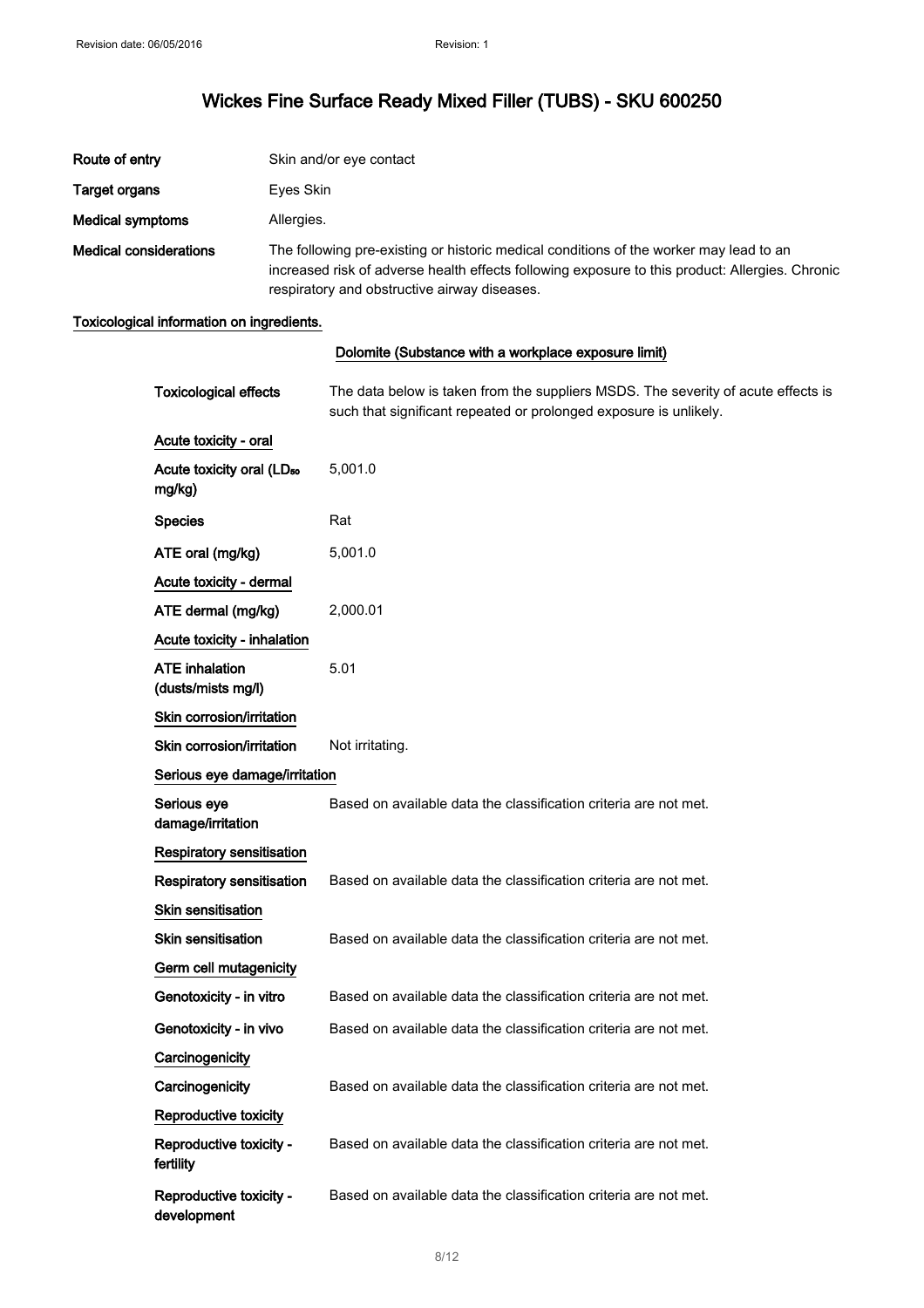|                              | Specific target organ toxicity - single exposure   |                                                                                                                                                                                                                                                                |
|------------------------------|----------------------------------------------------|----------------------------------------------------------------------------------------------------------------------------------------------------------------------------------------------------------------------------------------------------------------|
|                              | STOT - single exposure                             | Based on available data the classification criteria are not met.                                                                                                                                                                                               |
|                              | Specific target organ toxicity - repeated exposure |                                                                                                                                                                                                                                                                |
|                              |                                                    | STOT - repeated exposure Based on available data the classification criteria are not met.                                                                                                                                                                      |
|                              | <b>Aspiration hazard</b>                           |                                                                                                                                                                                                                                                                |
|                              | <b>Aspiration hazard</b>                           | Based on available data the classification criteria are not met.                                                                                                                                                                                               |
|                              | <b>SECTION 12: Ecological Information</b>          |                                                                                                                                                                                                                                                                |
| Ecotoxicity                  |                                                    | The product is not expected to be hazardous to the environment. However, large or frequent<br>spills may have hazardous effects on the environment. There is no Ecotoxicity data for the<br>product as a whole. See information on the main constituent below. |
|                              | Ecological information on ingredients.             |                                                                                                                                                                                                                                                                |
|                              |                                                    | Dolomite (Substance with a workplace exposure limit)                                                                                                                                                                                                           |
|                              | Ecotoxicity                                        | Information taken from supplier MSDS. The product is not expected to be<br>hazardous to the environment.                                                                                                                                                       |
| 12.1. Toxicity               |                                                    |                                                                                                                                                                                                                                                                |
|                              | Ecological information on ingredients.             |                                                                                                                                                                                                                                                                |
|                              |                                                    | Dolomite (Substance with a workplace exposure limit)                                                                                                                                                                                                           |
|                              | Acute toxicity - fish                              | Not considered toxic to fish.                                                                                                                                                                                                                                  |
|                              | Acute toxicity - aquatic<br>invertebrates          | No acute toxicity to Daphnia.                                                                                                                                                                                                                                  |
|                              | Acute toxicity - aquatic<br>plants                 | No acute toxicity to Algae                                                                                                                                                                                                                                     |
|                              | Acute toxicity -<br>microorganisms                 | No acute toxicity to bacteria.                                                                                                                                                                                                                                 |
|                              | 12.2. Persistence and degradability                |                                                                                                                                                                                                                                                                |
|                              | Ecological information on ingredients.             |                                                                                                                                                                                                                                                                |
|                              |                                                    | Dolomite (Substance with a workplace exposure limit)                                                                                                                                                                                                           |
|                              | Persistence and<br>degradability                   | The product is not biodegradable.                                                                                                                                                                                                                              |
|                              | 12.3. Bioaccumulative potential                    |                                                                                                                                                                                                                                                                |
| <b>Partition coefficient</b> | Not available.                                     |                                                                                                                                                                                                                                                                |
|                              | Ecological information on ingredients.             |                                                                                                                                                                                                                                                                |
|                              |                                                    | Dolomite (Substance with a workplace exposure limit)                                                                                                                                                                                                           |
|                              | <b>Bioaccumulative potential</b>                   | No data available on bioaccumulation.                                                                                                                                                                                                                          |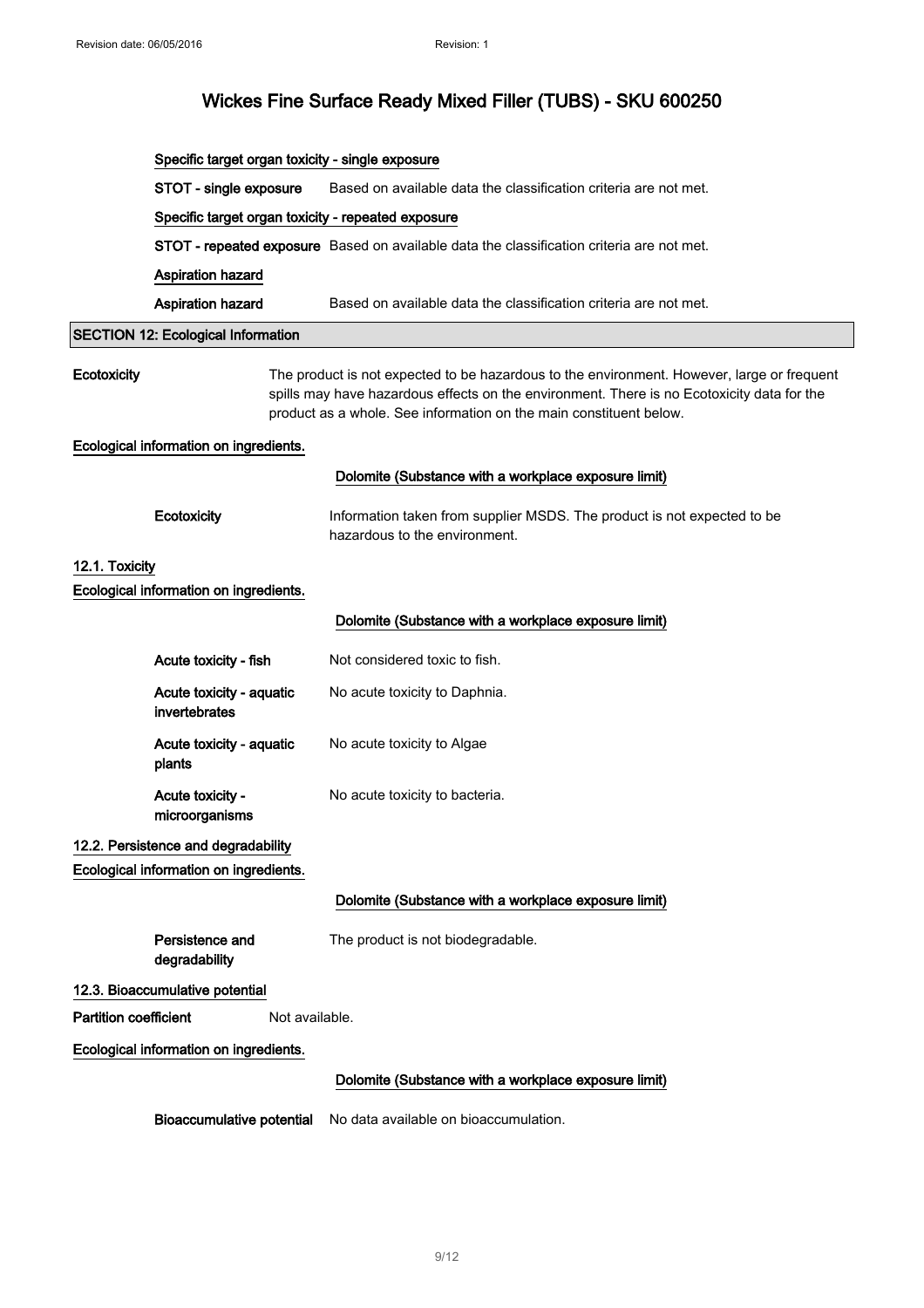| 12.4. Mobility in soil                     |                                                                                                                                                                                                                                                                                                                                                                                                                                                                                                                                                                                                                                                                                                                                                                                                                                                                                                                                                                                                                                                                                                                                                                                                                                                                                                              |  |  |  |
|--------------------------------------------|--------------------------------------------------------------------------------------------------------------------------------------------------------------------------------------------------------------------------------------------------------------------------------------------------------------------------------------------------------------------------------------------------------------------------------------------------------------------------------------------------------------------------------------------------------------------------------------------------------------------------------------------------------------------------------------------------------------------------------------------------------------------------------------------------------------------------------------------------------------------------------------------------------------------------------------------------------------------------------------------------------------------------------------------------------------------------------------------------------------------------------------------------------------------------------------------------------------------------------------------------------------------------------------------------------------|--|--|--|
| <b>Mobility</b>                            | The product is water-soluble and may spread in water systems.                                                                                                                                                                                                                                                                                                                                                                                                                                                                                                                                                                                                                                                                                                                                                                                                                                                                                                                                                                                                                                                                                                                                                                                                                                                |  |  |  |
| Ecological information on ingredients.     |                                                                                                                                                                                                                                                                                                                                                                                                                                                                                                                                                                                                                                                                                                                                                                                                                                                                                                                                                                                                                                                                                                                                                                                                                                                                                                              |  |  |  |
|                                            | Dolomite (Substance with a workplace exposure limit)                                                                                                                                                                                                                                                                                                                                                                                                                                                                                                                                                                                                                                                                                                                                                                                                                                                                                                                                                                                                                                                                                                                                                                                                                                                         |  |  |  |
| <b>Mobility</b>                            | These minerals are dissolved in a natural state and indispensable part of the<br>natural waters.                                                                                                                                                                                                                                                                                                                                                                                                                                                                                                                                                                                                                                                                                                                                                                                                                                                                                                                                                                                                                                                                                                                                                                                                             |  |  |  |
| 12.5. Results of PBT and vPvB assessment   |                                                                                                                                                                                                                                                                                                                                                                                                                                                                                                                                                                                                                                                                                                                                                                                                                                                                                                                                                                                                                                                                                                                                                                                                                                                                                                              |  |  |  |
| Results of PBT and vPvB<br>assessment      | This mixture contains no substances considered to be either persistent, bioaccumulative and<br>toxic (PBT), or very persistent and very bioaccumulative (vPvB) at levels of 0.1% or higher.                                                                                                                                                                                                                                                                                                                                                                                                                                                                                                                                                                                                                                                                                                                                                                                                                                                                                                                                                                                                                                                                                                                  |  |  |  |
| Ecological information on ingredients.     |                                                                                                                                                                                                                                                                                                                                                                                                                                                                                                                                                                                                                                                                                                                                                                                                                                                                                                                                                                                                                                                                                                                                                                                                                                                                                                              |  |  |  |
|                                            | Dolomite (Substance with a workplace exposure limit)                                                                                                                                                                                                                                                                                                                                                                                                                                                                                                                                                                                                                                                                                                                                                                                                                                                                                                                                                                                                                                                                                                                                                                                                                                                         |  |  |  |
| Results of PBT and vPvB<br>assessment      | Not Classified as PBT/vPvB by current EU criteria.                                                                                                                                                                                                                                                                                                                                                                                                                                                                                                                                                                                                                                                                                                                                                                                                                                                                                                                                                                                                                                                                                                                                                                                                                                                           |  |  |  |
| 12.6. Other adverse effects                |                                                                                                                                                                                                                                                                                                                                                                                                                                                                                                                                                                                                                                                                                                                                                                                                                                                                                                                                                                                                                                                                                                                                                                                                                                                                                                              |  |  |  |
| <b>SECTION 13: Disposal considerations</b> |                                                                                                                                                                                                                                                                                                                                                                                                                                                                                                                                                                                                                                                                                                                                                                                                                                                                                                                                                                                                                                                                                                                                                                                                                                                                                                              |  |  |  |
| 13.1. Waste treatment methods              |                                                                                                                                                                                                                                                                                                                                                                                                                                                                                                                                                                                                                                                                                                                                                                                                                                                                                                                                                                                                                                                                                                                                                                                                                                                                                                              |  |  |  |
| <b>General information</b>                 | The generation of waste should be minimised or avoided wherever possible. Waste, residues,<br>empty containers, discarded work clothes and contaminated cleaning materials should be<br>collected in designated containers, labelled with their contents. Dispose of waste to licensed<br>waste disposal site in accordance with the requirements of the local Waste Disposal Authority.                                                                                                                                                                                                                                                                                                                                                                                                                                                                                                                                                                                                                                                                                                                                                                                                                                                                                                                     |  |  |  |
| <b>Disposal methods</b>                    | Used empty containers can be left to set hard and be disposed of as non hazardous waste.<br>For unused and uncontaminated product the preferred options include sending to a licensed<br>waste contractor. Reuse or recycle products wherever possible. Waste, residues, empty<br>containers, discarded work clothes and contaminated cleaning materials should be collected<br>in designated containers, labelled with their contents. Dispose of waste to licensed waste<br>disposal site in accordance with the requirements of the local Waste Disposal Authority.                                                                                                                                                                                                                                                                                                                                                                                                                                                                                                                                                                                                                                                                                                                                       |  |  |  |
| <b>Waste class</b>                         | The following EU Waste Catalogue codes are applicable to this product: Part-used containers<br>should be disposed of using waste code: EU Waste Code 08 04 10: Waste adhesives and<br>sealants other than those mentioned in 08 04 09. Empty plastic containers can be disposed of<br>using EU Waste code 15 01 02 plastic packaging. It is usually obvious if a container is<br>'empty', for example a half empty tin of solidified paint is not empty, but where there is a small<br>amount of residual material a container will not be empty if that residual material can be<br>removed by physical or mechanical means by applying normal industry standards or<br>processes.<br>This means that all reasonable efforts must have been made to remove any left-over contents<br>from the container. This may involve for example washing, draining or scraping. The method<br>of emptying will depend on the container and the type of material it contains.<br>Note: if the design of the packaging, its aperture, or the adherent nature of the material does<br>not permit it to be emptied then it will not be a packaging waste.<br>If a container is not 'empty' it is not packaging waste. It should be classified on the basis of its<br>contents and the source or activity that produced it. |  |  |  |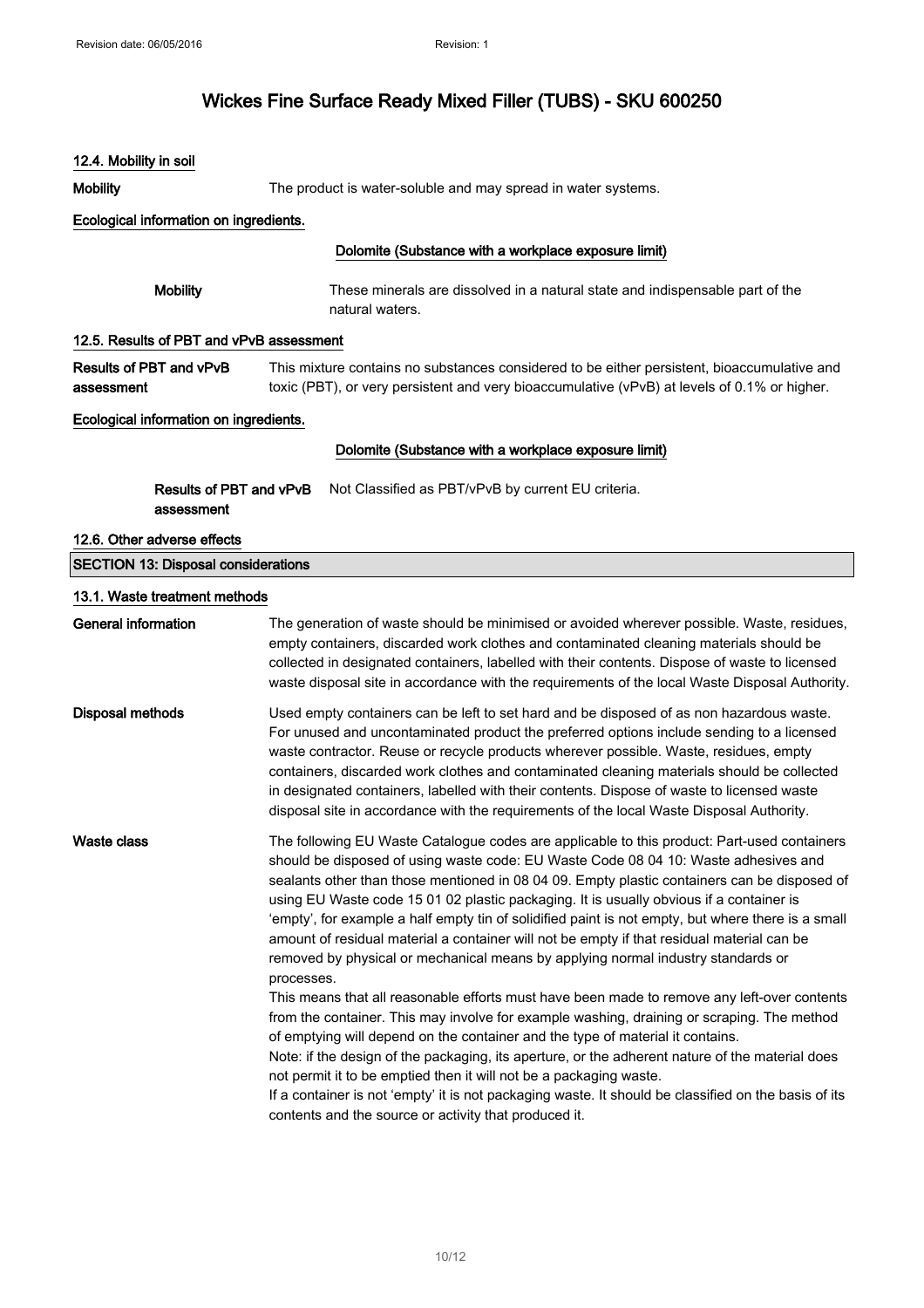### SECTION 14: Transport information

General The product is not covered by international regulations on the transport of dangerous goods (IMDG, IATA, ADR/RID).

### 14.1. UN number

Not applicable.

#### 14.2. UN proper shipping name

Not applicable.

### 14.3. Transport hazard class(es)

No transport warning sign required.

#### 14.4. Packing group

Not applicable.

### 14.5. Environmental hazards

### Environmentally hazardous substance/marine pollutant No.

### 14.6. Special precautions for user

Not applicable.

### 14.7. Transport in bulk according to Annex II of MARPOL and the IBC Code

Transport in bulk according to Not applicable. Annex II of MARPOL 73/78 and the IBC Code

### SECTION 15: Regulatory information

#### 15.1. Safety, health and environmental regulations/legislation specific for the substance or mixture

| National regulations                                             | Users of this product are reminded of their duties under the current Control of Substances<br>Hazardous to Health Regulations and a suitable and sufficient assessment of all the risk<br>should be undertaken before using this product. The guidelines given in the HSE publication<br>COSHH ESSENTIALS - Easy Steps To Control Chemicals gives sound advice for deciding<br>safe working control measures.<br>Control of Substances Hazardous to Health Regulations 2002 (as amended).<br>EH40/2005 Workplace exposure limits.<br>The Carriage of Dangerous Goods and Use of Transportable Pressure Equipment<br>Regulations 2009 (SI 2009 No. 1348) (as amended) ["CDG 2009"]. |
|------------------------------------------------------------------|------------------------------------------------------------------------------------------------------------------------------------------------------------------------------------------------------------------------------------------------------------------------------------------------------------------------------------------------------------------------------------------------------------------------------------------------------------------------------------------------------------------------------------------------------------------------------------------------------------------------------------------------------------------------------------|
| <b>EU</b> legislation                                            | Regulation (EC) No 1272/2008 of the European Parliament and of the Council of 16<br>December 2008 on classification, labelling and packaging of substances and mixtures (as<br>amended).<br>Regulation (EC) No 1907/2006 of the European Parliament and of the Council of 18<br>December 2006 concerning the Registration, Evaluation, Authorisation and Restriction of<br>Chemicals (REACH) (as amended).                                                                                                                                                                                                                                                                         |
| Guidance                                                         | Labelling and Packaging in accordance with Regulation (EC) No 1272/2008.<br>Workplace Exposure Limits EH40.                                                                                                                                                                                                                                                                                                                                                                                                                                                                                                                                                                        |
| <b>Authorisations (Title VII</b><br><b>Regulation 1907/2006)</b> | No specific authorisations are known for this product.                                                                                                                                                                                                                                                                                                                                                                                                                                                                                                                                                                                                                             |